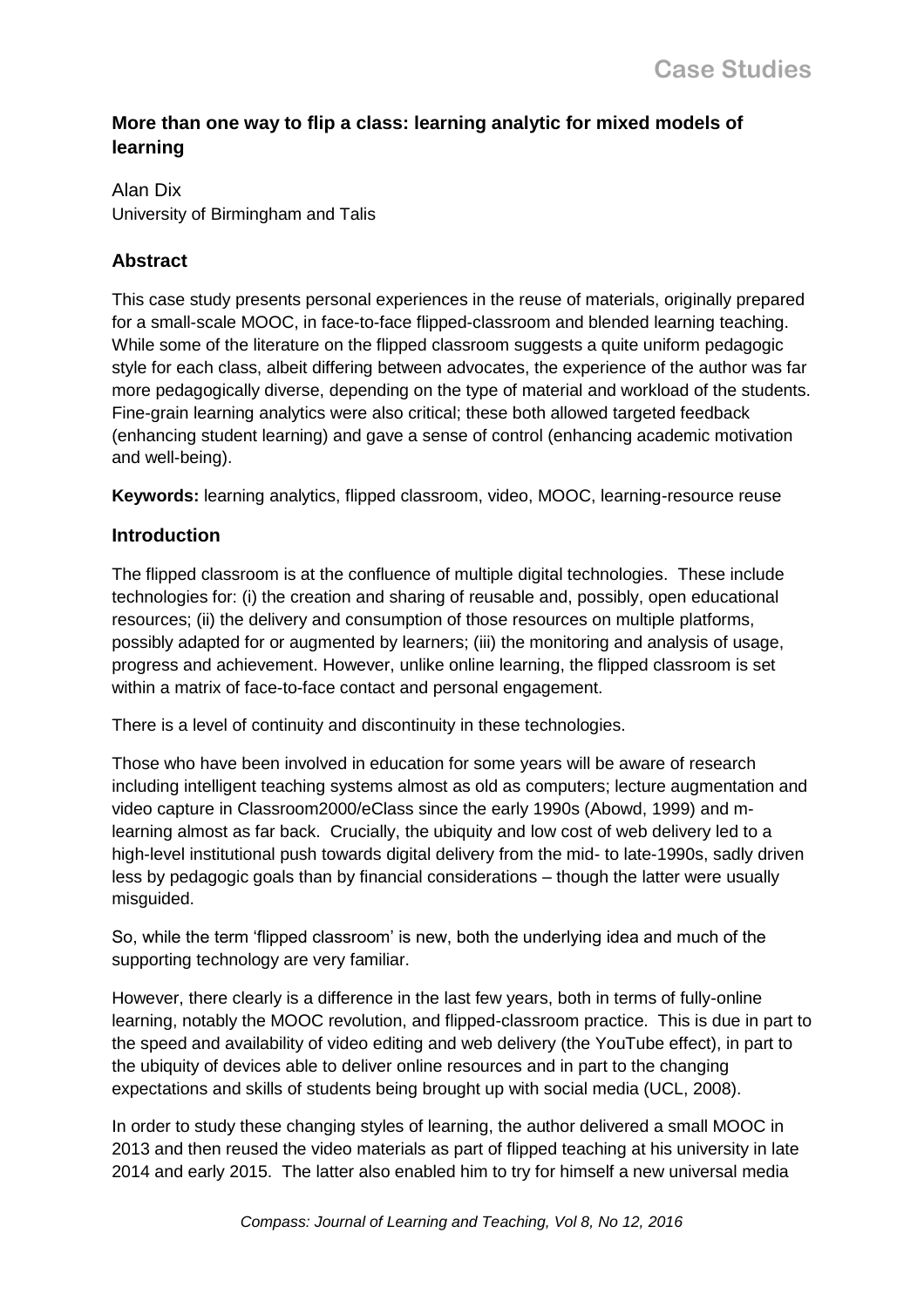player developed by Talis, which enables a more consistent user experience and provides detailed usage analytics - 'micro level' in Buckingham Shum's (2012) terms.

The next section outlines some of the background to this work and, in particular, some details of the MOOC materials. It then looks at the outcomes, particularly the diversity of styles of use of the material in flipped-class (and related) styles of teaching and the importance of fine-grained learning analytics in supporting pedagogy and offering a sense of academic control.

# **Context: from textbook to MOOC to flipped class**

The author was involved in the management of one of the early post-graduate courses in technology-enhanced learning (MSc in Technology for Learning, Staffordshire University, 1996). He is also an author of one of the main international textbooks in Human Computer Interaction (Dix *et al*, 2004). This textbook provides substantial additional online and tutor materials, including PowerPoint slides, mini-case studies, exercises with sample answers and multiple-choice questions; that is material primarily for reuse by other tutors.

However, despite this theoretical knowledge and practical experience in provision of materials for wide-spread learning, he had not, until recently, been personally involved in the actual delivery of distance learning, rich blended learning, nor, critically, flipped-classroom teaching.

In 2013, a small-scale MOOC was prepared and delivered, which covered partly material in the HCI textbook and partly new material. One of the reasons for doing this was to gain experience with the pedagogic and technical challenges of MOOC production and, in particular, the creation of video material that could potentially be reused by others in their own teaching.

The MOOC material was dominated by video - nearly thirty hours, corresponding roughly to the amount of lecture time in a typical one-semester course. This was broken into ten units, each equivalent to about one week of a face-to-face course. However, only the first six out of the ten units were actually used in the MOOC, as it became rapidly evident that there was far too much material. In fact, the majority of the students focused on the first two units only, but kept revisiting them for the entire nominal length of the course. The first of these was simply the course introduction and motivation, so effectively the students focused primarily on what corresponded to one week's worth of the material.

In retrospect, it would have been better to have made these three to four hours of video material the entire course, as this was clearly sufficient to fill the intended course duration. This corresponds closely to the volume of material described in the production of FutureLearn MOOCs. Glasgow University's detailed report covers the production and delivery of their first two FutureLearn MOOCs (Kerr *et al*, 2015); the total video time was only about two to three hours in each of these MOOCs, albeit split into many small two- to three-minute segments.

This highlights a real tension in the delivery of distance material. Older distance-learning models, notably the Open University television programmes produced in the 1970s, were of substantial length; however, the most successful recent MOOCs use not only much shorter segments, but far less total time. Of course, the Glasgow University FutureLearn material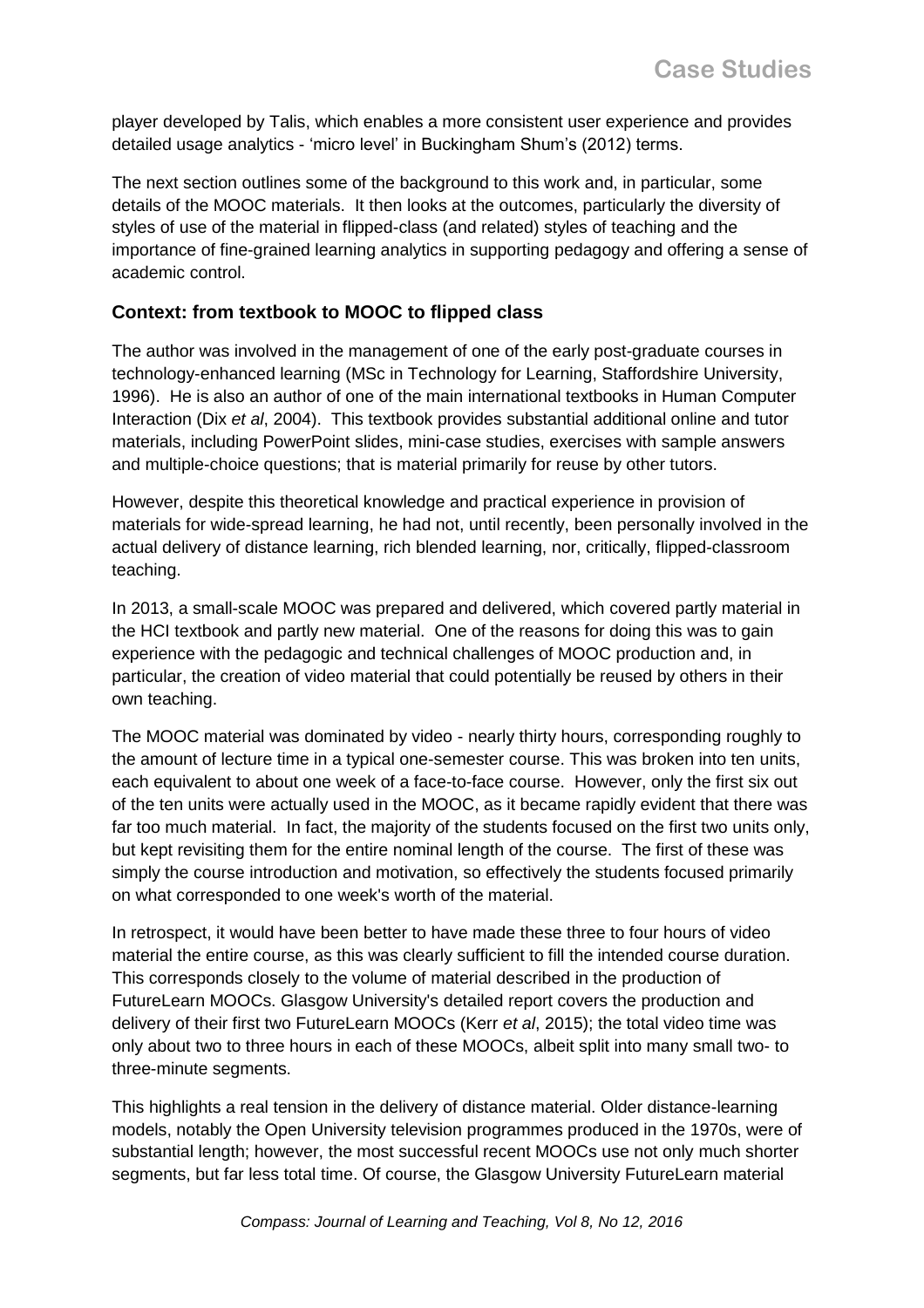described above included extensive textual materials, but then so also did the 1970s OU courses; and, of course, face-to-face students are expected to read textbooks as well as attend lectures.

It is important to challenge the common myth of lecture as 'content delivery', which ignores other aspects of the face-to-face experience such as motivation, mutual support and feedback. However, this does not mean that content is not important and a traditional lecture typically reinforces verbally and in slightly different ways the same material that is found in text.

Clearly, the purposes and contexts of students joining a MOOC are not the same as students on more traditional courses, but the massive difference in content quantity raises questions as one moves towards flipped-classroom models.

#### **Why flip? Research and development and pedagogic drivers**

Teachers are driven to adopt the flipped classroom for many different reasons, some individual, some institutional. Rather like the MOOC experience above, the author's first steps in the flipped classroom were as much a research and development (R&D) agenda about understanding the issues around flipping, as they were pedagogic.

There were two sides to the R&D agenda.

The first goal was to leverage the availability of the materials produced for the MOOC, described above. As noted, one of the aims in producing the MOOC material was to create reusable resources. Indeed, the material has already been reused to create several courses on the Interaction Design Foundation open education platform (IDF, 2015); it has also been taken up by other educators. By using the materials for his own teaching at University of Birmingham, the author hoped to understand better the advantages and limitations.

Potential advantages are clear. Material created for MOOCs is intended to be read or watched online in a relatively unsupervised distance mode; this has obvious potential for student access prior to face-to-face learning in flipped mode. Also the costs of MOOC production are high, with estimates ranging from fifty thousand dollars to over a quarter of a million dollars per course (Hollands and Tirthali, 2014; DeJong, 2013) with video production between \$2,500 and \$10,000 per minute (Hollands and Tirthali, 2014b; Fox, 2010); reuse in face-to-face learning could help amortize this cost and increase the sustainability of MOOCs (Dix, 2015b).

Another R&D goal was to get experience of using a universal content player being piloted as part of a Talis project, 'Lighthouse'. Talis develops teaching and learning software primarily targeted at higher education. Currently, the Talis reading list and digital content management software are used by eighty-six institutions worldwide, including over half of UK universities.

The Lighthouse player allows video, audio, PDFs, slides and other text and graphic materials to be viewed with, as far as is possible, a uniform user experience (see Figure 1). In addition, the mobile app versions of the player allow students, while connected to a WiFi network, to download videos which can then be viewed offline. Finally, the player includes detailed logging, allowing fine-grained learning analytics. The author is a researcher at Talis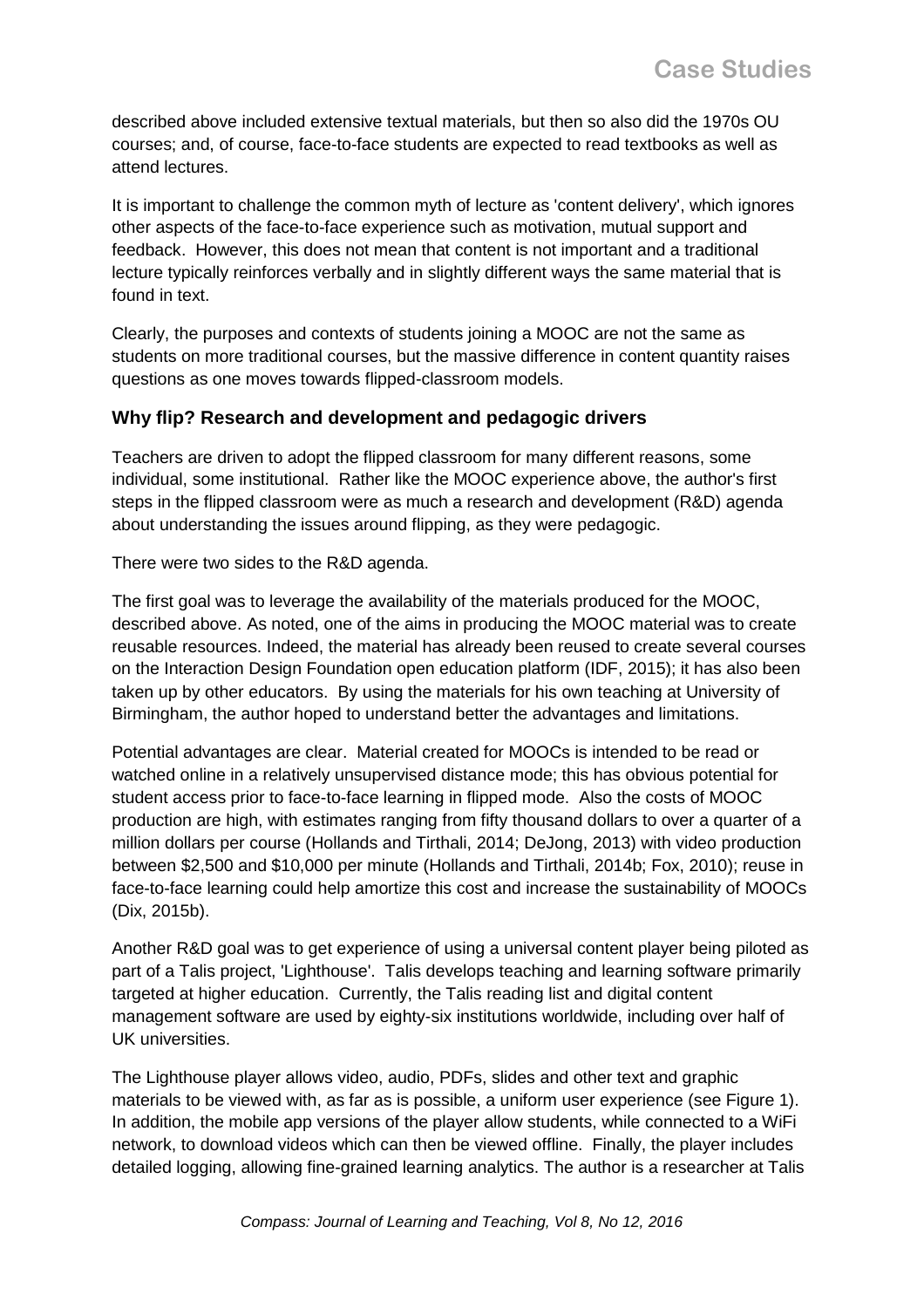as well as an academic and the flipped-classroom teaching offered an opportunity to pilot these new features in a real setting.



**Figure 1:** Talis Lighthouse pilot – web and mobile players

There are, of course, many pedagogic reasons for choosing to use flipped-classroom teaching, including better use of face-to-face time, greater student autonomy and more flexible learning - see reviews by Estes *et al* (2014) and Hamdan *et al* (2013). However, there are also drawbacks.

Academic time is always scarce and, whilst most academics are used to standing up and delivering a lecture, pre-preparing material takes considerably more time. In particular, while delivering a face-to-face lecture, the teacher can see whether students are understanding and either re-iterate points or adapt pace accordingly. In contrast, when preparing materials for online use, the teacher has to pre-empt perceived potential problems, but may, in the process, risk labouring points that students actually grasp quickly.

This was certainly very evident in preparation of the MOOC videos. While these were very simple, lecture-like head and shoulders over slides, the level of preparation before videoing was considerable. When these were reused for the flipped class, navigating the VLE to add all the materials proved to be time-consuming. The VLE in question, Canvas, was, if anything, easier than other VLEs the author has used at different institutions, but still tedious when adding large volumes of material.

There are also problems of student access. At the APT 2015 Conference, where this work was first presented, a group of drama students prepared a series of sketches, based on interviews with other students, concerning issues of flipped-class and blended learning. While the advantages of flipping were presented, nearly every sketch included access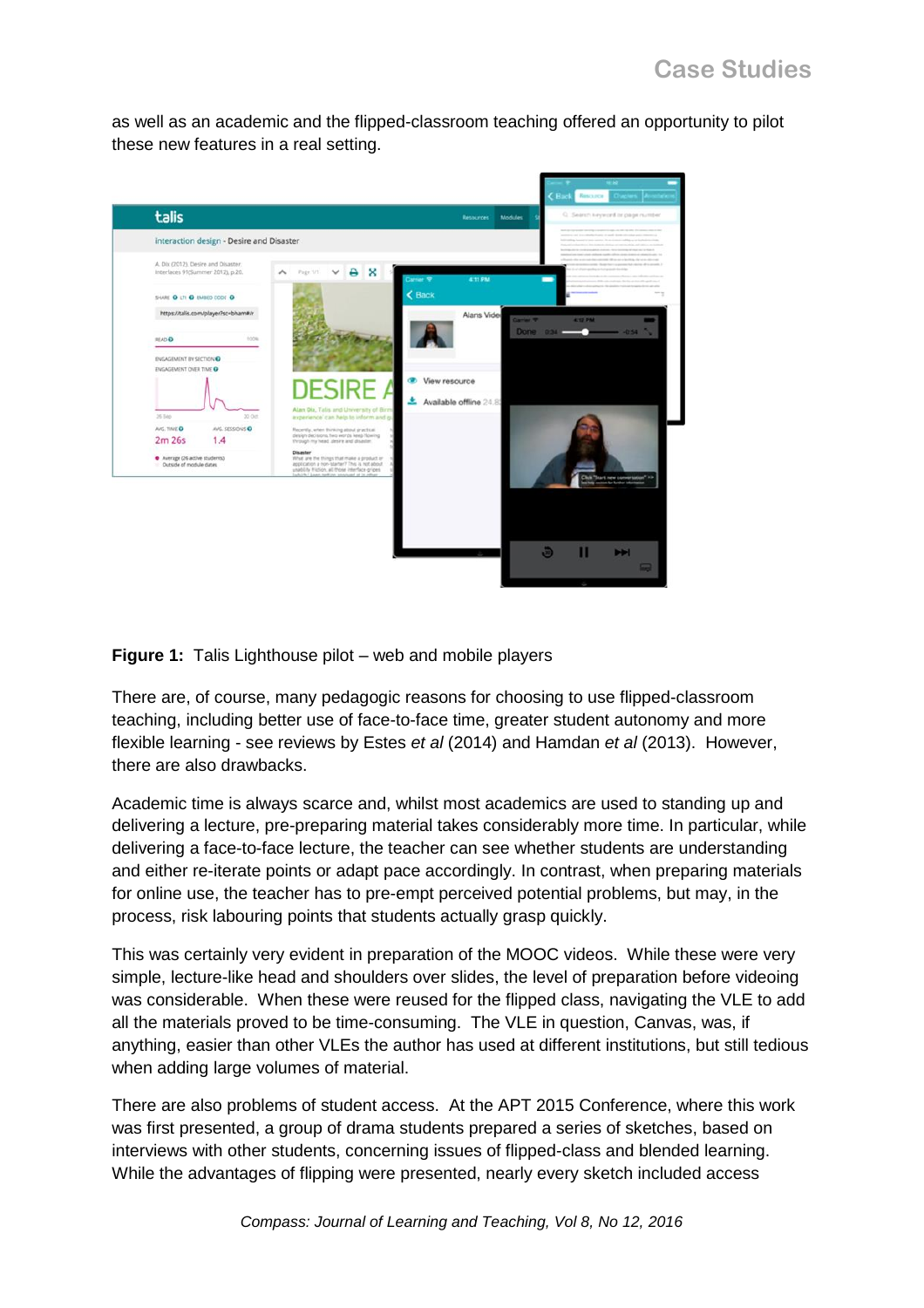issues, such as: (i) lack of access to internet when off campus; (ii) insufficiently powerful student computers and (iii) domestic problems (as viewing videos on a phone was not perceived by other family members as real studying). Given that adequate access to the internet in some areas of the country is still only around 50%, delivering materials online instantly excludes, to some extent, many socially-, geographically- or physicallymarginalised groups.

The above students were from the University of Greenwich, which has a high level of participation of 'under-represented' groups, according to the UK Higher Education Statistics Agency (HESA, 2015). In contrast, University of Birmingham scores disappointingly low in indices of widening participation (82% compared to Greenwich's 94%) and so these access issues were less likely to affect the students in this case study.

Finally, the idea of flipped-class teaching can be little short of terrifying for the academic. Whenever students are asked to study outside class there is a loss of control – will they actually read or watch the suggested material?

#### **Delivery: many modes of flipping**

The MOOC material was used as part of a module ('Advanced Human Computer Interaction') which included a combination of final-year undergraduate students and masters students. We did not teach the entire course using this method, partly because it was new and partly because the overlap in topics between the MOOC and face-to-face module was limited.

One of the main lessons was about diversity (hence this case study's title). Some of the literature on the flipped classroom (e.g. Schell, 2012) suggests a quite uniform pedagogic style for each class, albeit differing between advocates. However, the experience of the author was far more mixed, depending on the type of material and the workload of the students.

In fact, each use had its own unique character, but they seemed to fall into three main classes:

- *basics + integration* Although this was an Advanced Human Computer Interaction (HCI) course, the fact that the student group was mixed meant that the participants differed considerably in their level of 'basic' HCI. Preparatory videos were thus used for more basic material and students were told to watch the overview video and then to use their discretion regarding the others. The ensuing lecture then focused more upon integrative concepts. Effectively this constitutes use of the preparatory material as remedial instruction.
- *fully flipped* Some classes followed a more standard flipped mode, with video and textual materials before class preceding more discursive in-class material. In one class comprising purely masters students, group discussions seemed far more productive, probably because of both class size and student maturity.
- *reinforcement* In some sessions, all material was available on video, but it repeated the in-class teaching. This, in some ways, resembled lecture capture, except that, thanks to the knowledge that everything was available on video, the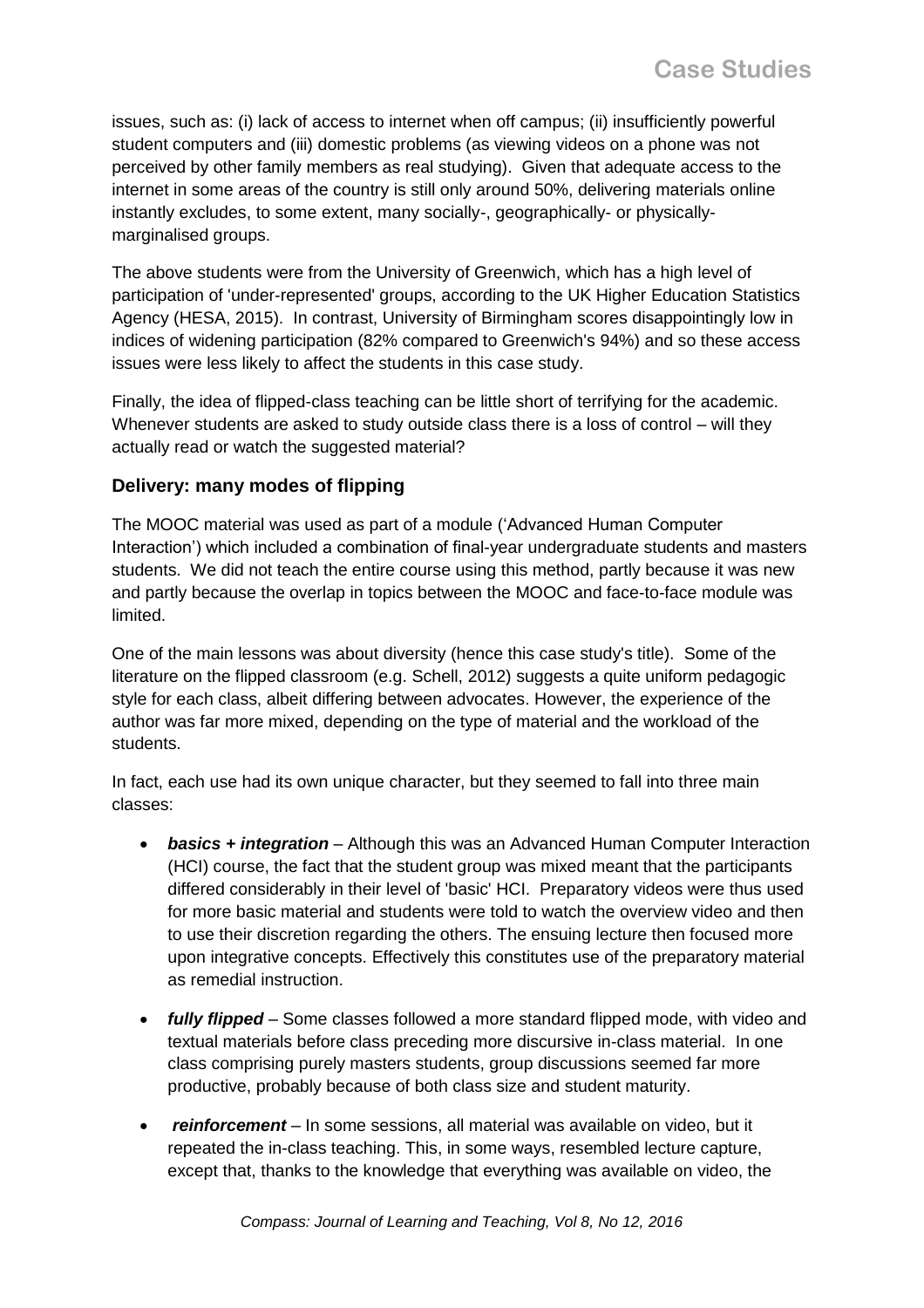otherwise traditional lecture could be more easily paced and interactive, since the students would be able, from the online material, to fill in gaps.

In the last of these, there was, perhaps unsurprisingly, noticeable attendance fall-off, particularly from the 'back of the class', when students were told in advance that videos covered the same material as in the lecture. Crucially, there was no corresponding hike in the watching of the videos that corresponded to the in-class teaching until the exam period. It appears that weaker or less-motivated students decided that they need not attend the lecture as they could always catch up online later, but did not do so until exam panic set in. This is precisely the reason why some academics have resisted giving to students notes or lecture-capture technology.

This last point emphasises the potential anxiety experience of many academics when considering variations of the flipped classroom. Although, in principle, there are potential pedagogic advantages in offering more student autonomy, this significantly reduces the academic's sense of control over learning. This comes at a time when academics are often facing increased accountability. In the UK, the raising of student fees has paradoxically led to the adoption, by a minority of students, of a more passive, "I've paid, so teach me", attitude to learning (The Guardian, 2015), whilst, at the same time, the UK Government is proposing a 'Teaching Excellence Framework', to assess more closely university-level teaching (UK Government, 2015). As well as other educational benefits, learning analytics offer one way of retaining some element of control during flipped-class teaching.

## **Analytics: managing panic and developing pedagogy**

Learning analytics are often associated with more high-level management of institutions, where multiple data sources, including test scores, attendance and even library usage, can be collated. However, recent years have seen an additional focus on the use of learning analytics to aid the individual learner and teacher. The Purdue traffic lights system is perhaps the most well-known of these, using a variety of raw data sources to provide students with a simple student dashboard, allowing them to see how well they are doing and suggesting remedial action if they are falling behind (Arnold, 2010). Indeed, Long and Siemens (2011) distinguish between the two kinds of analytics, calling the institutional level 'academic analytics' and reserving 'learning analytics' for department-level or course interventions.

Often the finest level of analytics provided by VLEs are click-through counts, providing the information that a student has viewed a page, opened a video, or downloaded a PDF. However, finer-level information can reveal more: for example, Hibbert (2014) describes how the 'play-through rate' (the average proportion of a video that has been watched) provided by Kaltura can be used to assess whether videos are sufficiently compelling. Currently, few platforms offer this level of detailed analytics: YouTube and Vimeo offer very rich analytics, but all at the level of the whole video; Panopto does allow drilling through to video-frame analytics, but like Kaltura, only for video material.

The Talis Lighthouse player provides fine analytics for each type of media, showing not just what has been viewed, but the parts that have been viewed, and this is available for videos, audio or paged content such as PDFs or slides. The most common pattern is a drop-off where students stop watching or reading at a certain point, but it is instructive to know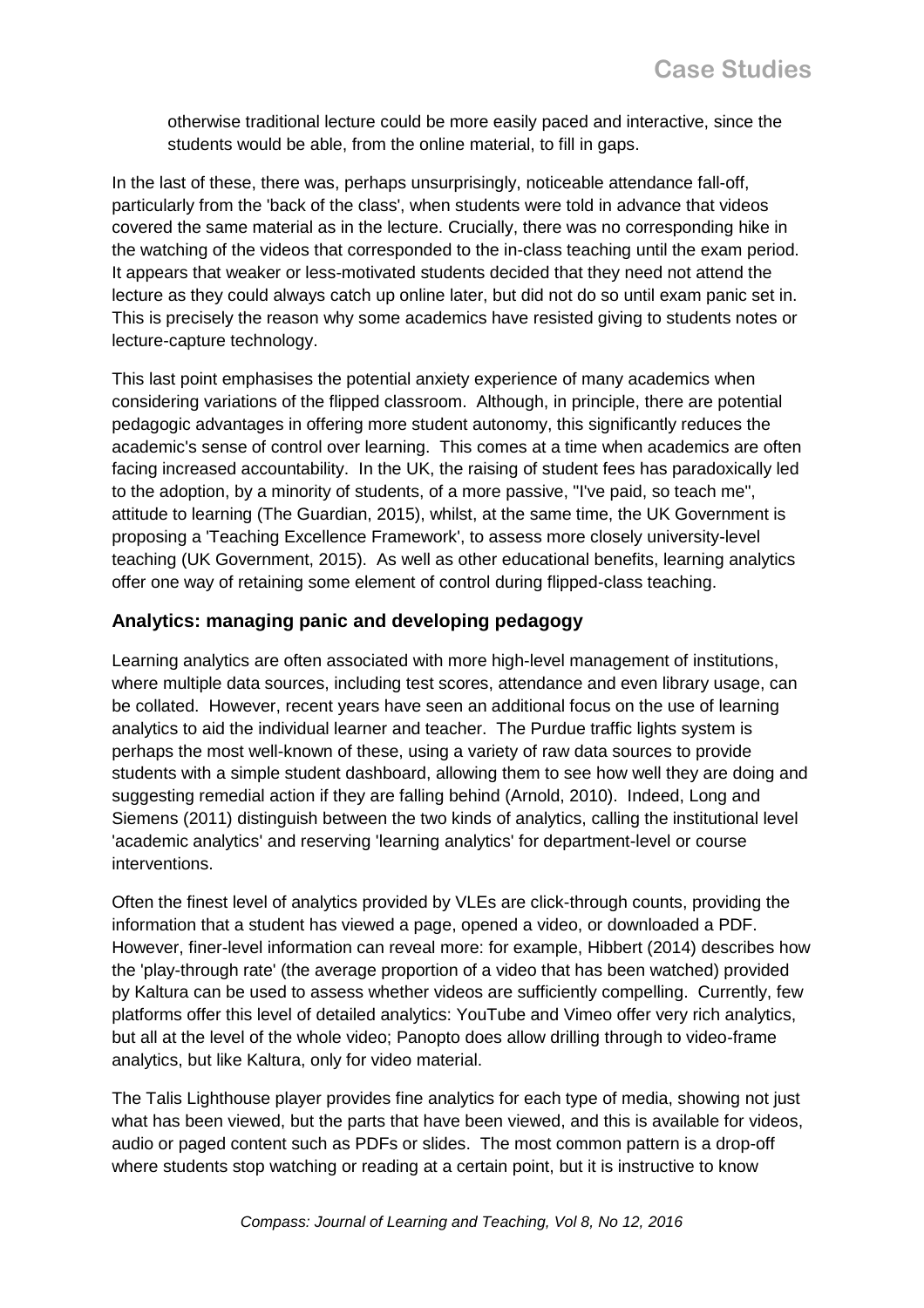whether a 50% level of viewing corresponds to everyone watching half, or half watching it all and the rest dropping off after the first minute or so. However, it is also possible to see, for example, where a portion of video has been watched multiple times, or where long dwell time on a certain page of a document suggests that there is some difficulty.

The analytics are immediately available to the tutor when viewing the resource on the player. This can be seen in Figure 2; this is the tutor's view and the basic analytics are visible on the left-hand side of the page. This availability proved to be remarkably effective, even for simple click-through statistics. While VLEs do provide this kind of information, the author had never previously taken the effort to find it; the 'in your face' nature of the analytics (either visible or with a single button), meant that they were viewed and proved surprisingly compelling to watch. Elsewhere, the author has discussed more broadly the way different analytics should fit within different timescales of academic activity and, in particular, the way detection or notification that action is necessary should synchronise with the availability of resources and time for action to occur (Dix and Leavesley, 2015).

These analytics had direct pedagogic benefit, sometimes allowing the author gently to cajole the students ("I know that only half of you have looked at this"), but also to offer more direct guidance. In one case, it was clear that the students were reading only the beginning of a long research paper (see Figure 2); the author was able to advise them that even if they skipped most of the paper, the last section was particularly valuable as it showed the theoretical techniques being applied in practice.



**Figure 2:** Analytics on PDF document. The 'heat map' at the top left shows which portions of the document have been read.

However, perhaps the most powerful use of the analytics was simply to give the academic a sense of control. As noted, one of the problems of any sort of recommended out-of-class activity is a loss of control for the academic. This is an inevitable consequence of increased student autonomy; however, as previously discussed, this is also coupled with ever-growing external and internal quality regimes and metrics (not least institutional-level analytics) that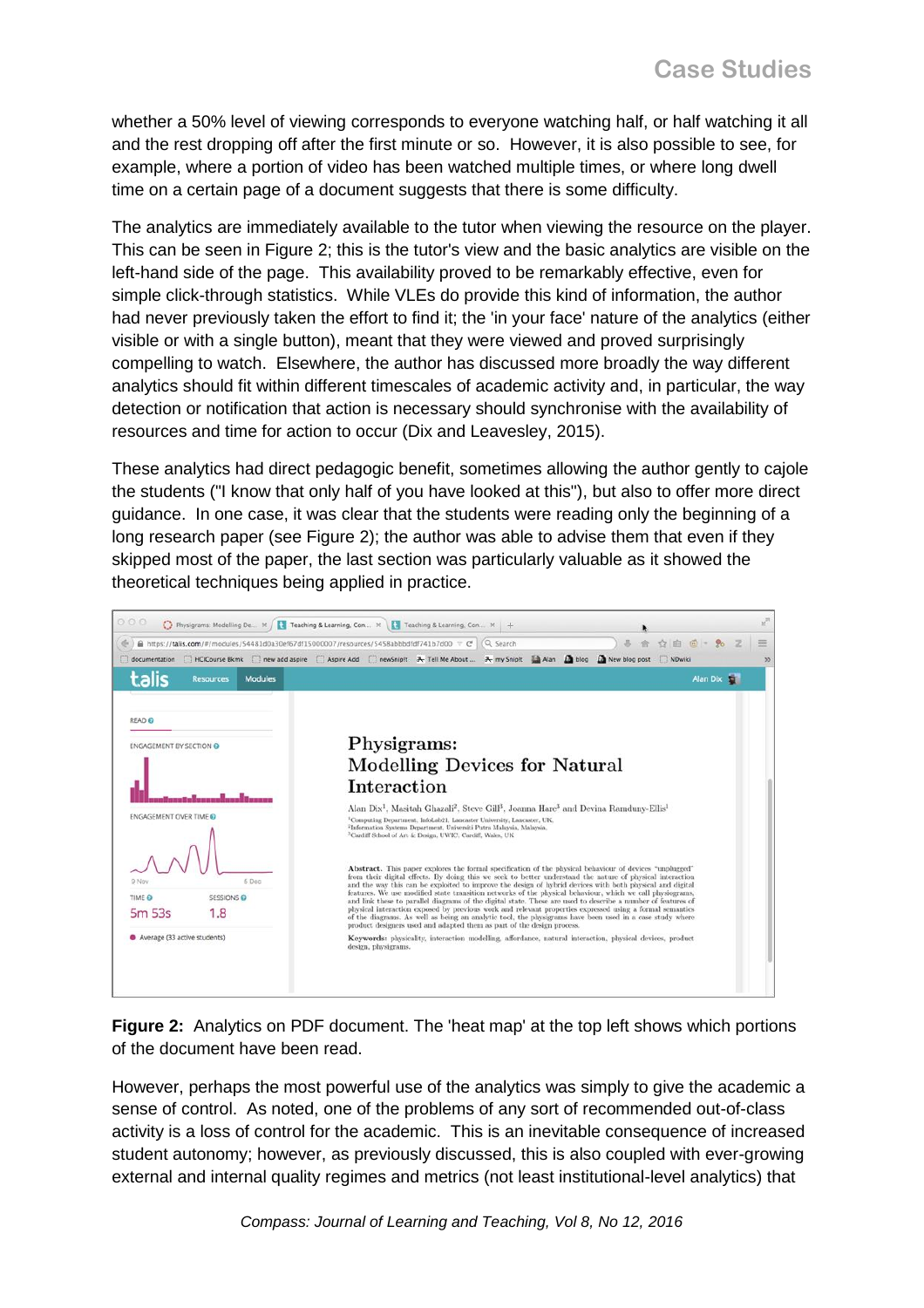put increased responsibility on the academic to ensure student performance. This combination of increased responsibility and reduced control is a recipe for stress. While the fine-grained analytics do not allow the academic to force students to engage with resources, there is a quite surprising sense of control from being at least able to monitor that engagement.

## **Conclusions**

This is only a small-scale case study, but does reveal that, even in a single course, there is a wide diversity of possible ways to use materials in variations of flipped-classroom or blended learning. The author's lack of experience in using flipped-classroom methods may account for this, but it feels self-evident that the balance of use of pre-class, in-class and post-class materials will vary, depending on the type of material and workload of the students.

The fine-grain learning analytics, which were available from Talis Player, were critical, allowing targeted feedback and offering a sense of control. While the former is of clear pedagogic value. it is perhaps the latter, control, which is most significant in terms of academic motivation and well-being, a pre-condition to technology adoption and sustainability. As noted, few platforms currently offer this level of analytics and, to the author's knowledge, no others across different media, but it seems likely that given the clear benefits, this will become an essential feature in the near future.

#### **Acknowledgements**

This work was first presented at APT 2015 (Dix, 2015) and has benefited from feedback there, from other talks based on the material and from insightful Compass reviews. Thanks also to colleagues at University of Birmingham and Talis and to my students at Birmingham who suffered my early attempts at flipping.

## **Reference list**

Abowd, G. (1999) 'Classroom 2000: An Experiment with the Instrumentation of a Living Educational Environment.' *IBM Systems Journal* 38(4), 508–530.

Arnold, K. (2010) 'Signals: Applying academic analytics.' *Educause Quarterly*, 33(1). Available at:<http://www.educause.edu/ero/article/signals-applying-academic-analytics> (Accessed: 4 May 2014).

Buckingham Shum, S. (2012) *Learning Analytics*. UNESCO Policy Brief. Available at: <http://iite.unesco.org/pics/publications/en/files/3214711.pdf> (Accessed: 2 February 2015).

DeJong, R. (2013) 'Why MOOCs Aren't So Cheap ... for Colleges.' *Fiscal Times*, 18 September 2013. Available at: [http://www.thefiscaltimes.com/Articles/2013/09/18/Why-](http://www.thefiscaltimes.com/Articles/2013/09/18/Why-MOOCs-Arent-So-Cheap-Colleges)[MOOCs-Arent-So-Cheap-Colleges](http://www.thefiscaltimes.com/Articles/2013/09/18/Why-MOOCs-Arent-So-Cheap-Colleges) (Accessed: 3 September 2015).

Dix, A., Finlay, J., Abowd G. and Beale, R. (2004) *Human-Computer Interaction, third*  edition. Upper Saddle River, N.J: Prentice Hall. ISBN 0-13-239864-8 <http://hcibook.com/e3>

Dix, A. and Leavesley, J. (2015) 'Learning Analytics for the Academic: An Action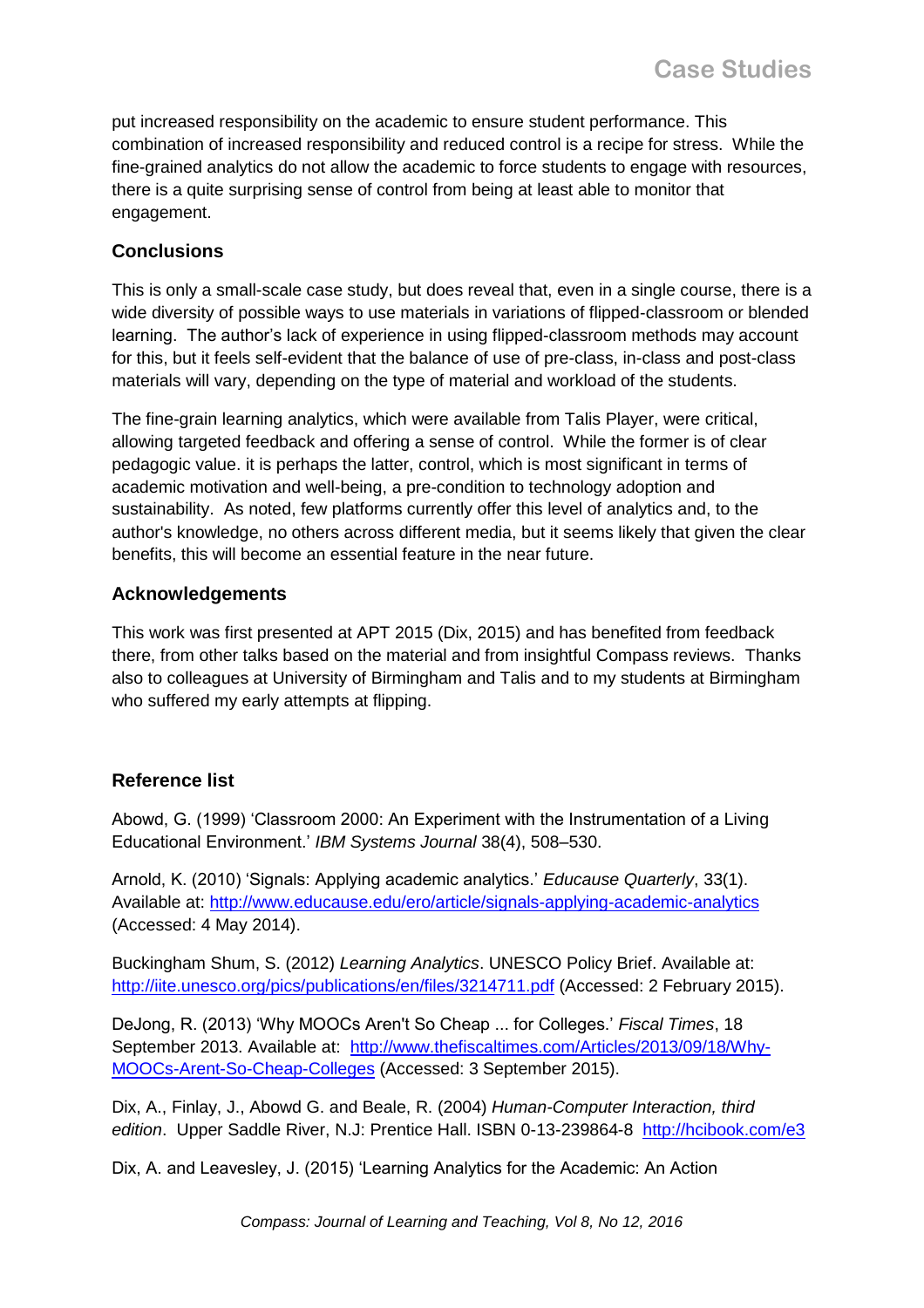Perspective.' In: *Journal of Universal Computer Science (JUCS),* 21(1), 48-65. Available at: <http://www.hcibook.com/alan/papers/JUCS-action-analytics-2015/> (Accessed: 22 February 2016).

Dix, A. (2015) 'More than one way to flip a class: learning analytics for mixed models of learning.' APT 2015, Greenwich, 7th July 2015. Available at: <http://alandix.com/academic/papers/apt2015-more-than-one-way/> (Accessed: 22 February 2016).

Dix, A. (2015b) 'Reuse of MOOCs: bringing online content back to the classroom.' Alt-C 2015. Available at:<http://alandix.com/academic/papers/altc2015-reuse-of-moocs/> (Accessed: 22 February 2016).

Estes, M., Ingram, R. and Liu, J. (2014) 'A Review of Flipped Classroom Research, Practice, and Technologies.' *International HETL Review*, 4, 29 July 2014. Available at: <https://www.hetl.org/a-review-of-flipped-classroom-research-practice-and-technologies/> (Accessed: 22 February 2016).

Fox, J. (2010) *What does a corporate web video cost?* OMM blog, 3 March 2010. Available at: [http://onemarketmedia.com/2010/03/03/what-does-a-web-video-cost-25-factors-with](http://onemarketmedia.com/2010/03/03/what-does-a-web-video-cost-25-factors-with-prices-that-affect-video-production-costs/)[prices-that-affect-video-production-costs/](http://onemarketmedia.com/2010/03/03/what-does-a-web-video-cost-25-factors-with-prices-that-affect-video-production-costs/) (Accessed: 7 July 2015).

Hamdan, N., McKnight, P., McKnight, K. and Arfstrom, K. (2013) *A Review Of Flipped Learning*. Flipped Learning Network. Available at: [http://www.flippedlearning.org/cms/lib07/VA01923112/Centricity/Domain/41/LitReview\\_Flipp](http://www.flippedlearning.org/cms/lib07/VA01923112/Centricity/Domain/41/LitReview_FlippedLearning.pdf) [edLearning.pdf](http://www.flippedlearning.org/cms/lib07/VA01923112/Centricity/Domain/41/LitReview_FlippedLearning.pdf) (Accessed: 30 October 2015).

HESA (2015) Table T1a – "Participation of under-represented groups in higher education: UK domiciled young full-time first degree entrants 2013/14.' *UKPIs: Widening participation of under-represented groups (tables T1, T2)*. Higher Education Statistics Agency. Available at:<https://www.hesa.ac.uk/pis/urg> (Accessed: 30 October 2015).

Hibbert, M. (2014) 'What Makes an Online Instructional Video Compelling?' *EDUCAUSE Review Online*, 7 April 2014. Available at: [http://www.educause.edu/ero/article/what-makes](http://www.educause.edu/ero/article/what-makes-online-instructional-video-compelling)[online-instructional-video-compelling](http://www.educause.edu/ero/article/what-makes-online-instructional-video-compelling) (Accessed: 22 February 2016).

Hollands, F. and Tirthali, D. (2014) 'Resource Requirements and Costs of Developing and Delivering MOOCs.' *The International Review of Research in Open and Distributed*  Learning, 15(5). Available at:<http://www.irrodl.org/index.php/irrodl/article/view/1901/3069> (Accessed: 3 September 2015).

Hollands, F. and Tirthali, D. (2014b) 'MOOCs: Expectations and Reality.' *Online Learning Insights*, 20 May 2014. Available at: [https://onlinelearninginsights.wordpress.com/tag/moocs](https://onlinelearninginsights.wordpress.com/tag/moocs-expectations-and-realities/)[expectations-and-realities/](https://onlinelearninginsights.wordpress.com/tag/moocs-expectations-and-realities/) (Accessed: 7 September 2015).

IDF (2015) 'Interaction Design Foundation.' Available at:<https://www.interaction-design.org/> (Accessed: 30 October 2015).

Kerr, J., Houston, S., Marks, L. and Richford, A. (2015) '*Building and Executing MOOCs: A practical review of Glasgow's first two MOOCs (Massive Open Online Courses)*.' University of Glasgow. Available at: